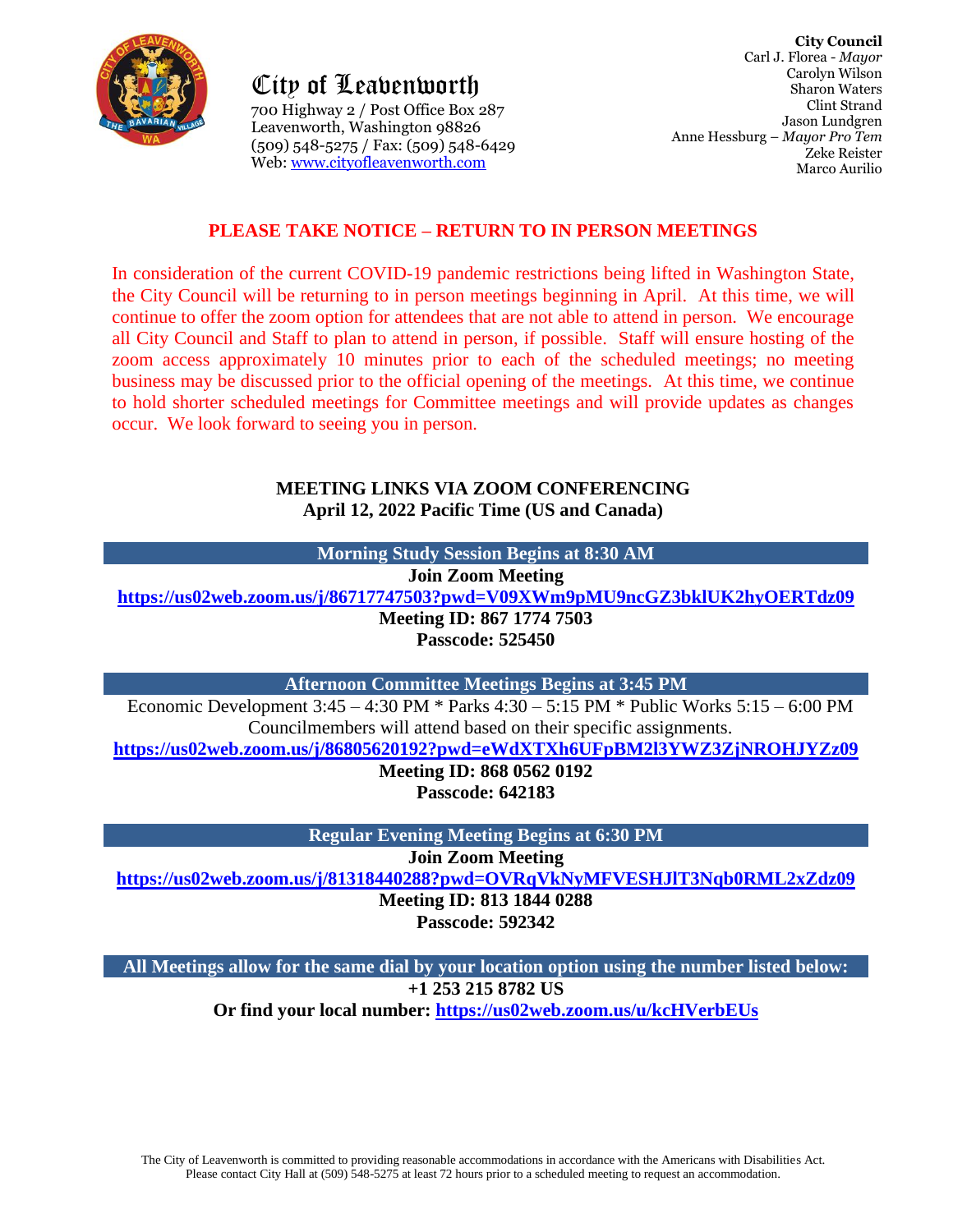# **LEAVENWORTH CITY COUNCIL AGENDA Leavenworth City Hall – Council Chambers April 12, 2022 – 6:30 PM**

### **Call to Order Roll Call**

## **Consent Agenda**

- **1.** Approval of Agenda
- **2.** Approval of March 22, 2022 Regular Meeting Minutes
- **3.** March 2022 Payroll \$293,304.50
- **4.** 2022 Claims \$221,258.20
- **5.** Set Public Hearing for Six-Year Transportation Improvement Plan 5/10/22 @ 6:30 PM
- **6.** Contract Authorization to Sign Space Needs Assessment
- **7.** Contract Authorization to Sign Residential Alley Study
- **8.** Subscription Agreement Short Term Rental Monitoring & Notices
- **9.** Confirmation of Mayoral Appointments to the Leavenworth Area Promotions Ad Hoc **Committee**
- **10.** Confirm Mayoral Appointment of Erika Szuster to Design Review Board Position #4; Kevin Rieke to DRB Position #6; and Moving Mary Kornienko Morse to DRB Position #6 Alternative

# **Presentation by Chief Adam Musgrove on Bomb Threat Incident Comments from the Public on Items Not on the Agenda**

#### **Resolutions, Ordinances, Orders, and Other Business**

- **11.** Action: Ordinance 1653 Workforce Housing Grant Loan Program
- **12.** Action: Ordinance 1652 Quarterly Budget Amendment
- **13.** Action: Resolution 4-2022 Rate & Fee Schedule Update (*Tabled from March 22, 2022*)
- **14.** Action: Street Closure Options
- **15.** Action: Authorization to Purchase / Surplus Equipment
- **16.** Action: Supplemental Agreement No. 1 to Developer Extension Agreement

#### **Councilmember and Committee Reports Mayor / Administration Reports**

### **Information Items & Future Considerations**

- **17.** Economic Development Committee Agenda Items
- **18.** Parks Committee Agenda Items
- **19.** Public Works Committee Agenda Items
- **20.** Development Services March Report & February Planning Commission Minutes
- **21.** Reminder Public Disclosure Commission Filing Deadline April 15

#### **Adjournment**

#### **(Next Ordinance is 1654 – Next Resolution is 5-2022)**

**Council Committees – 2 nd Tuesday** Economic Development 3:45 PM Parks 4:30 PM Public Works 5:15 PM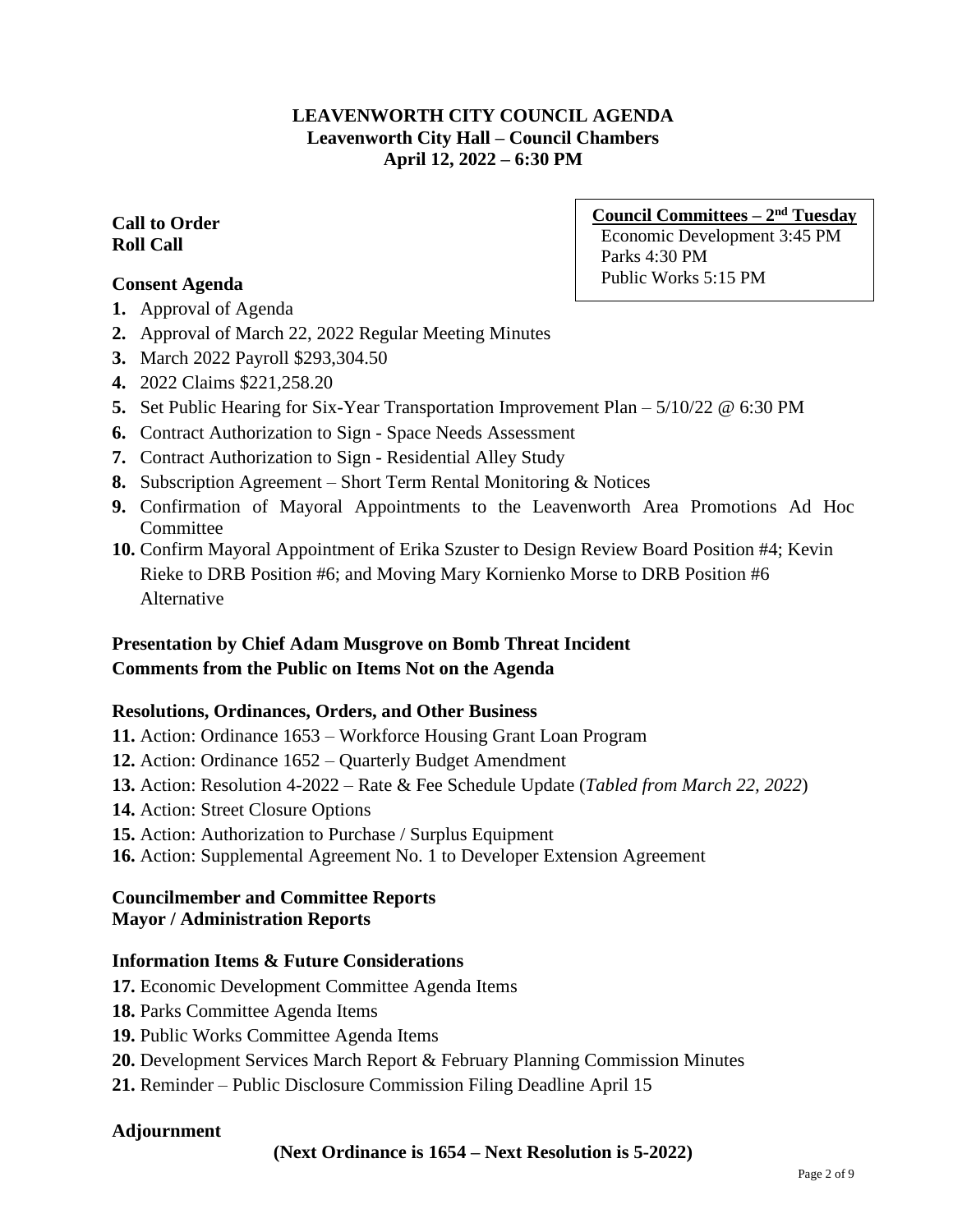# **CONSENT AGENDA ITEMS / REPORTS / PUBLIC HEARING**

# **1. City Council Meeting Agenda:**

This item is included under **TAB 1**.

## **2. Regular Meeting Minutes – 3/22/2022:**

This item is included under **TAB 2**.

### **3. March 2022 Payroll:**

This item is included under **TAB 3.**

### **4. 2022 Claims:**

This item is included under **TAB 4.**

#### **5. Set Public Hearing for Six-Year Transportation Improvement Plan – 5/10/22 @ 6:30 PM**

There are no items included under **TAB 5.**

### **6. Contract Authorization to Sign - Space Needs Assessment**

The City Council is being asked to authorize the Mayor to sign a contract for a Space Needs Assessment with ARC. The City issued a request for proposals in November with responses due in December. The original review dates were extended due to the snow storm. The top three firms were interviewed and selection was finalized in February. This assessment will review facilities assessment, consider space needs (programming), develop concept level site/floor diagrams, and cost estimates for (3) different planning scenarios specific to the City Hall & Public Works functions. The work is expected to be done in August at a cost of \$30,000.

This item is included under **TAB 6.**

#### **7. Contract Authorization to Sign - Residential Alley Study**

The City Council is being asked to authorize the Mayor to sign a contract for Residential Alley Planning with RH2 Engineering. The request for proposals was issued in January with review of submittals and selection in March. This work will expand the inventory of the City's alleys to include existing condition/surfacing and current usage; development of planning level estimates for improvements and maintenance costs for different types of uses; make recommendations on alley uses; and, developing the vision and goals for the alleys moving forward. This project is expected to end before December 31, 2022 at a cost of \$40,000.

This item is included under **TAB 7.**

#### **8. Subscription Agreement – Short Term Rental Monitoring & Notices**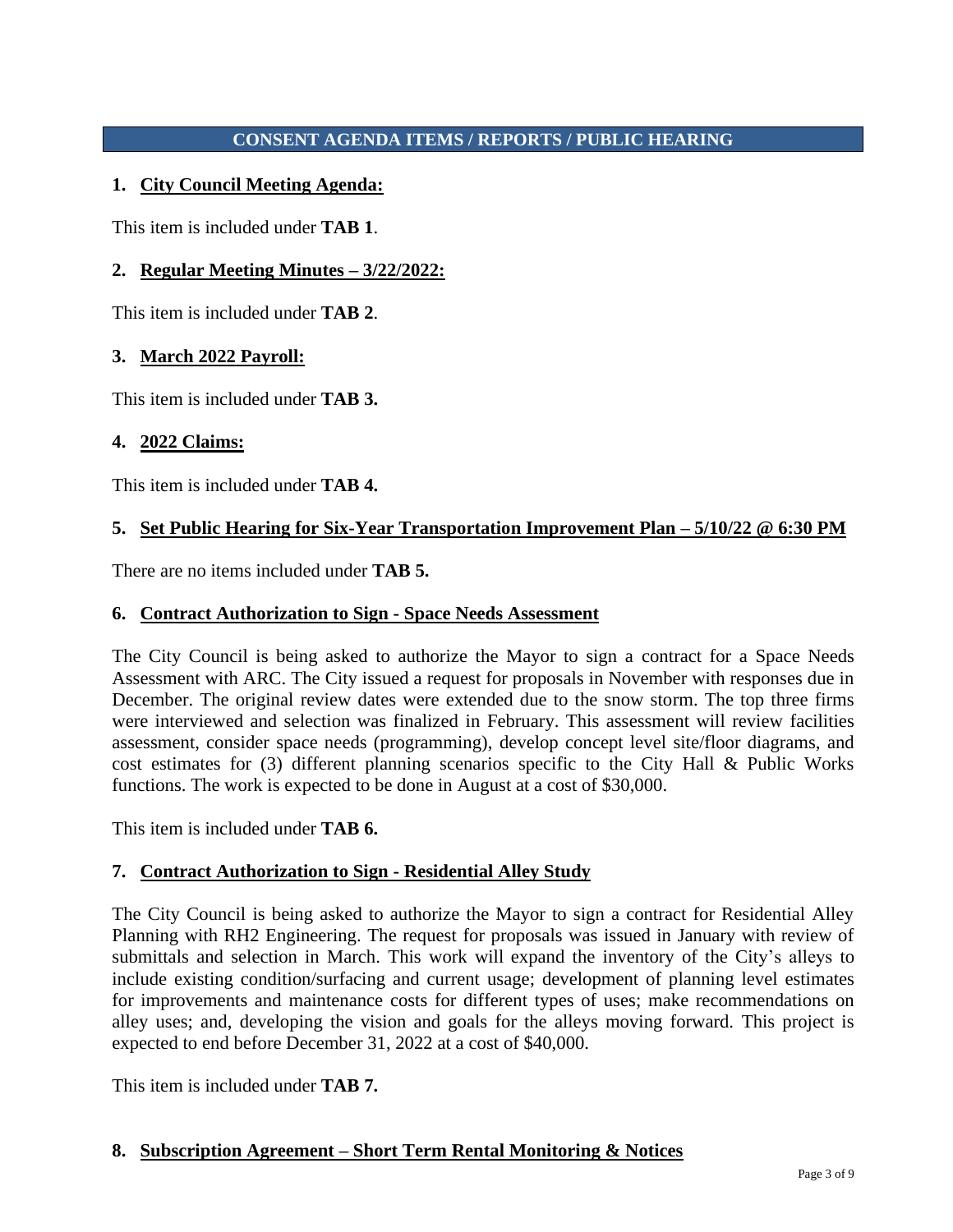The City Council is being informed of a subscription agreement for monitoring of short-term rentals within the City's residential zoning district with Carahsoft Technology Corporation (Granicus) in the amount of \$4,998 per year, starting now, with a two-year extension. The service includes compliance monitoring, address identification, and a 24/7 Hotline. The current hotline would be replaced and the contract for that portion of service, with Pacific Security, would be amended.

This work is necessary to address existing and seasonal short-term rentals which limit housing options for residents. Currently, the City receives a few complaints per year; however, data indicates that we have several operating throughout the city in violation of the zoning. This contract will provide us verification of violations (screenshots of various website hosting companies), send a notice letter to the property (after city verification) and provide a 24/7 hotline number. If the violation is not resolved by the notice letter, the City will follow up with the formal violation/fine process.

This item is included under **TAB 8.**

### **9. Confirmation of Mayoral Appointments to the Leavenworth Area Promotions Ad Hoc Committee**

The City Council is being asked to confirm Mayor Florea's appointments to the Leavenworth Area Promotions (LAP) Ad Hoc Committee. There was a recent change in Committee membership and the current LAP Membership Policy stipulates that all LAP Committee members be proposed for approval and confirmed by the City Council. Chris Johns, a current Leavenworth Chamber of Commerce Board member has replaced Rebecca Ryker who recently stepped down after serving for serveral years on LAP. The table below lists the current committee membership:

| <b>Leavenworth Area Promotions (LAP):</b> $3^{rd}$ Tuesday each month at $8:30-10:00$ AM |                                 |                                        |  |
|------------------------------------------------------------------------------------------|---------------------------------|----------------------------------------|--|
| <b>City Council Representatives:</b>                                                     | <b>Chamber Representatives:</b> | <b>Leavenworth Lodging Assoc Reps:</b> |  |
| <b>Sharon Waters</b>                                                                     | Chris Johns – Post Hotel        | Jesse Boyd – Bavarian Lodge            |  |
| Zeke Reister                                                                             | Rusty Gibbs – Gibbs Graphics    | Martin Szuster – Hotel Pension Anna    |  |
| Christie Voos – Mayor Designee                                                           | Gavin Evans – Stein             | Brad Schmidt - Mount. Home Lodge       |  |

The following items are included under **TAB 9:**

- Letter Leavenworth Chamber of Commerce dated 3/22/2022
- 2022 Leavenworth City Council Ad Hoc Committee Memership List

## **10. Confirm Mayoral Appointment of Erika Szuster to Design Review Board Position #4; Kevin Rieke to DRB Position #5; and Moving Mary Kornienko Morseto to DRB Position # 6 Alternative**

The Design Review Board recently posted an open position #3 which was filled in January. With the recent resignation of Ken Kohnhorst from the Design Review Board, position #4 was open. Additionally, due to a lack of attendance, position #6 is best filled with a new member. The Mayor received and met two qualified applicants, Erika Szuster and Kevin Rieke. Finally, due to a change in work schedule, Mary Kornienko Morse has graciously chosen to be the Design Review Board Alternate.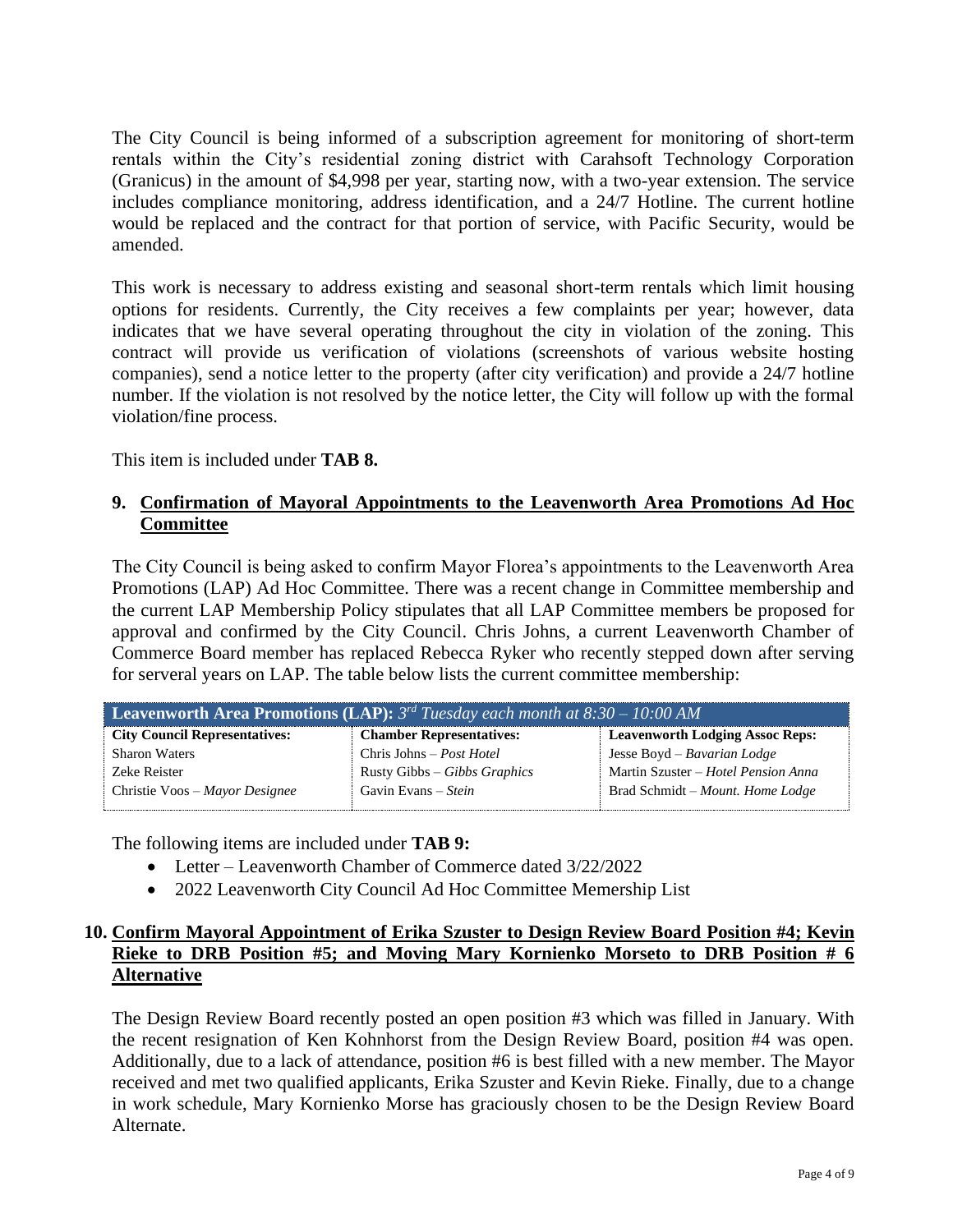The Mayor requests City Council confirmation of his appointment of Erika Szuster to Design Review Board position #4; Kevin Rieke to DRB position #5; and moving Mary Kornienko Morseto to DRB position # 6 Alternative. The Leavenworth Municipal Code (LMC) requires that all Design Review Board members are appointed by the Mayor with confirmation by the City Council.

Erika Szuster started visiting Leavenworth in 2004. Her husband and her bought a home here in 2014 and then purchased the Hotel Pension Anna in 2018. That same year, they visited Bavaria and Austria. They are looking forward to more trips as they strive to retain the authentic Bavarian hotel theme. Erika has a structural and architectural background before shifting to the hospitality industry.

Kevin Rieke is a long-time resident and local business owner in Leavenworth. He has traveled to Germany and Austria several times and has enjoyed learning about the Bavarian design elements through his own building renovations, signage, murals and living here. He has been an active member of the Downtown Steering Committee. His formal training was in education which will support DRB meeting and decision process.

There are no items included under **TAB 10.**

#### **SUPPLEMENTAL COUNCIL AGENDA**

#### **11. Ordinance 1653 - Workforce Housing Grant Loan Program**

The City Council is being asked to adopt Ordinance 1653 Workforce Housing Grant Loan Program. This program will provide the framework for pending and future Workforce housing projects.

The following item is included under **TAB 11, also see TAB F Study Session:**

- Ordinance 1653, Workforce Housing Grant Loan Program
	- *The Leavenworth City Council moves to adopt Ordinance 1653 Workforce Housing Grant Loan Program.*

#### **12. Ordinance 1652 – Quarterly Budget Amendment**

The City Council is being asked to adopt Ordinance 1652 Quarterly Budget Amendment, which amends the budget at the fund level. A majority of this amendment includes the necessary adjustments to the beginning and ending fund balances; the Council will find other amendments based on Council actions or necessary corrections to the 2022 budget that have either been carried over from the 2021 budget or require amendment due to changes not foreseen in the development of the original budget in 2020. Due to the magnitude of increases in various revenue streams, some funds include recognition of the estimated actual increases for 2022 based on 2021 final actuals.

In addition, salaries/wages and benefits have been amended to include the ramifications of the Union Contract settlement that were finalized in December 2021 after the last City Council meeting. You may recall in the fall budget presentation for capacity building that the anticipated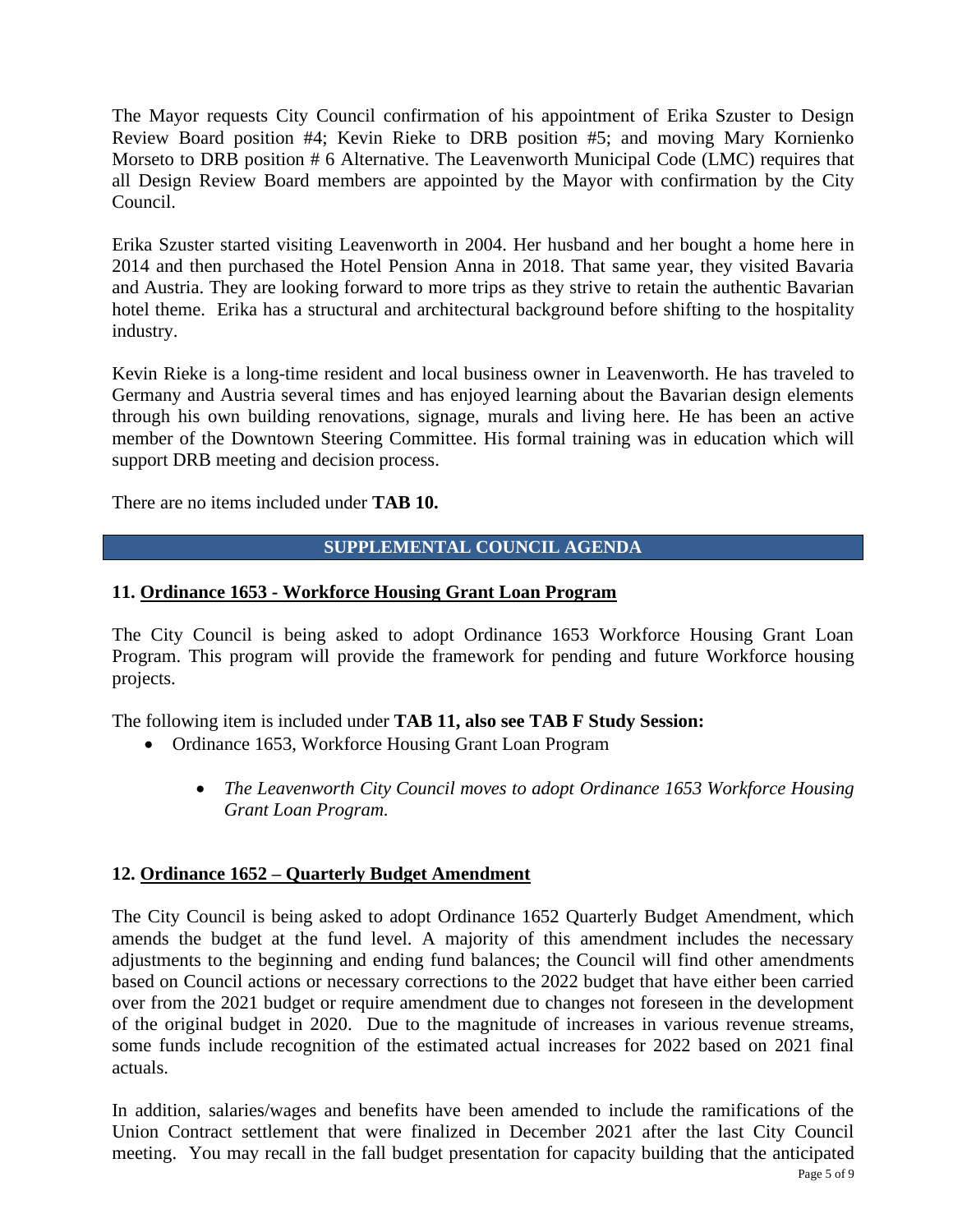total adjustments for capacity building plus union negotiations in 2022 was estimated to be between \$800,000 and \$900,000; the total now finalized is \$814,827.

The following item is included under **TAB 12:**

- Ordinance 1652
	- *The Leavenworth City Council moves to adopt Ordinance 1652 Quarterly Budget Amendment.*

### **13. Resolution 4-2022 – Rate & Fee Schedule Update (***Tabled from March 22, 2022)*

The City Council reviewed and tabled Resolution 4-2022 Rate & Fee Schedule at the March 22, 2022 meeting which includes the addition of Festhalle rates for 2023 with no changes from the 2022 rates, removal of Festhalle rates for 2020-2021, and the new fee for the Street Right-of-Way rate.

The City Council at the November and December 2021 Study Sessions reviewed fees for the Street Right-of-Way ranging from \$6 a square foot (estimated parking revenue) to \$2 a square foot. The fee will apply to closed and open streets. Concerns related to the cost for businesses to maintain a space, particularly year-around, were discussed at the March  $8<sup>th</sup>$  Council meeting. Gavin Evans has provided a breakdown of business costs, attached, and is requesting the fee be \$1 per square foot.

After a review of increased workload over the last year and parking revenue impacts are estimated as:

- Public Works extra yearly cost estimated at \$5,680
- Development Services extra yearly cost estimated at \$2,080
- Admin extra yearly cost estimated at \$4,056
- Assume each permit uses two spaces, lost parking revenue from ten active parking spaces (five permits) on Commercial is estimated at \$40,800. If estimating lost parking from twenty active parking spaces (10 permits), lost parking revenue is \$81,600
- Total cost \$52,616 \$93,416

For this spring/summer the City has received seven requests for special use permits and three inquiries. Assuming ten permits, fees collected would be:

- \$2.00 fee would be \$82,080 annual collection
- \$1.50 fee would be \$61,560 annual collection
- \$1.00 fee would be \$41,040 annual collection

The \$2 fee would provide a general lease of land rate of .50 cents and \$1.50 to cover estimated costs and lost parking revenue, assuming 20 parking spaces.

This fee will go into effect at the conclusion of the emergency proclamation on April 15, 2022.

The following items are included under **TAB 13:**

- Communication with Gavin Evans
- Resolution 4-2022 Pages with Redline Changes Only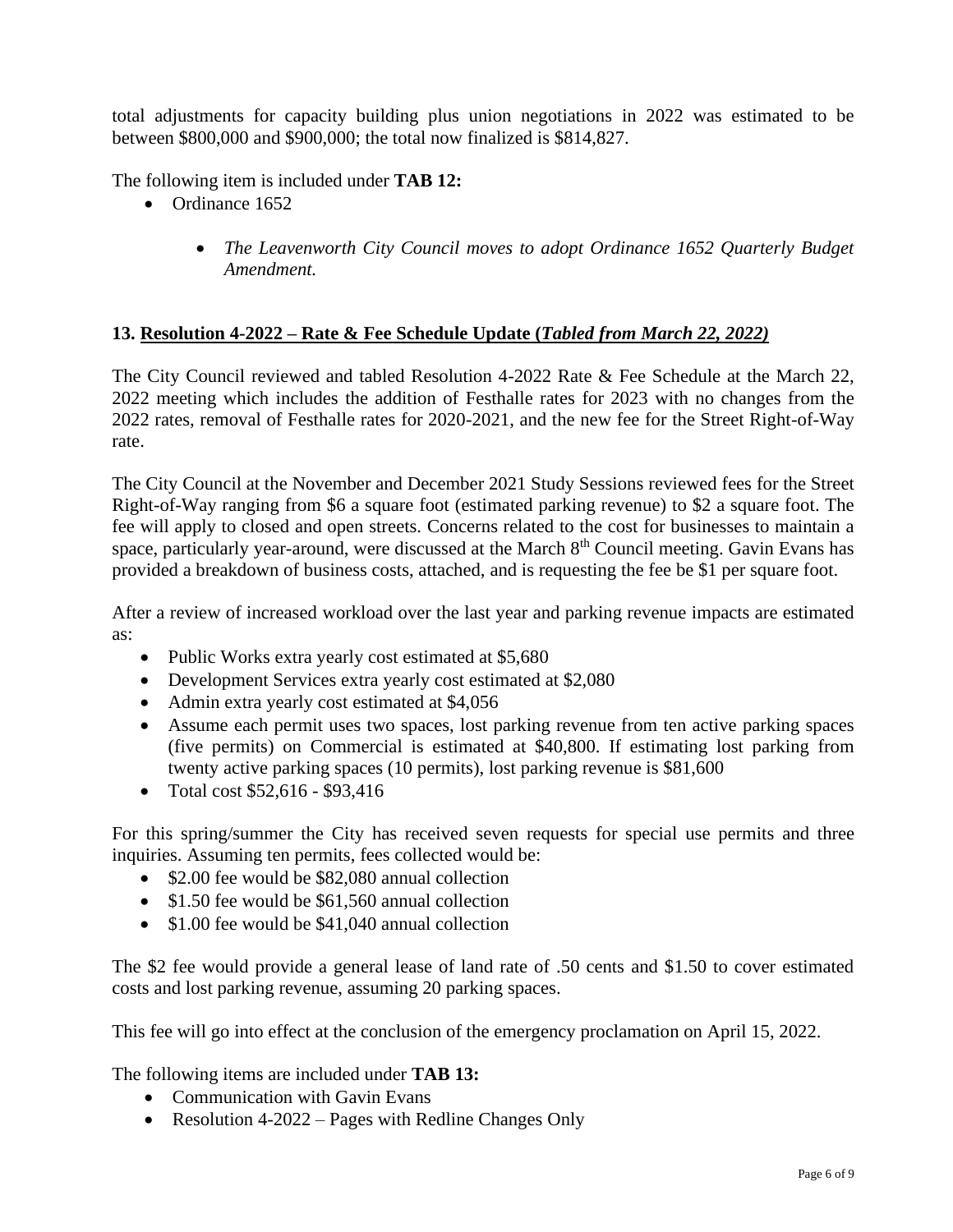• *The Leavenworth City Council moves to approve Resolution 4-2022 amending the Rate & Fee Schedule for Festhalle and Street Right-of-Way.*

# **14. Street Closure Options**

The City Council reviewed options for street closures during the Study Session. This time is provided to take action on which, if any, streets are closed during the Closure Study estimated to be completed by December 31, 2022, as outlined in the Study Session materials.



There are no items included under **TAB 14.** 

- *The Leavenworth City Council moves to close public right-of-way pursuant to RCW 47.48 until December 31, 2022 for the:*
	- *A. 600-700 blocks of Front Street & north half of 8th Street between Front and Commercial.*
	- *B. 800 block of Front Street.*
	- *C. 900 block of Front Street.*

# **15. Authorization to Purchase / Surplus Equipment**

The City Council is being asked to authorize the purchase of a 2022 Exmark Zturf 30" Stand On Aerator from Jennings Equipment, Inc. in the amount of \$11,584.85 (including retail sales tax of 8.5%). The 2022 Equipment Rental & Revolving (ER&R) capital expenditure fund includes a budget of \$9,365.00 for the purchase of a new aerator and requires an increase of approximately \$2,220.00. This proposed purchase through Jennings Equipment, Inc. was procured through the WA State Department of Enterprise Services State Contract, known as the "State Bid List." Therefore, competitive bidding requirements have been met. This purchase, if approved, will replace a 2015 Exmark 30" Stand On Aerator. This piece of equipment is used by the Parks Division in the spring and fall to aerate turf, which mitigates compaction of the soil and contributes to a healthy root system.

The City will attempt to surplus the 2015 Aerator on the Public Surplus website once the new 2022 Aerator has been received.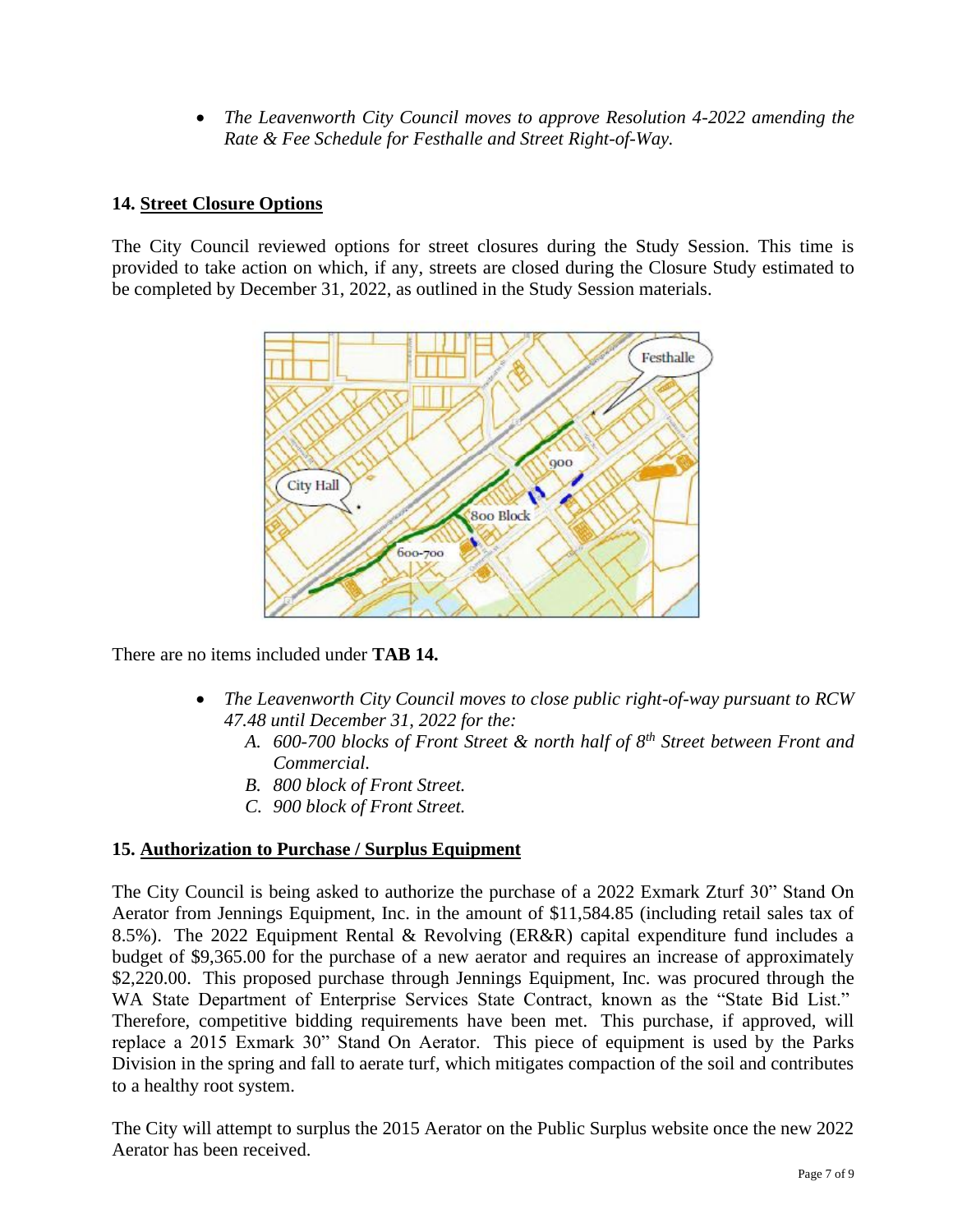The following item is included under **TAB 15:**

- Quote Jennings Equipment, Inc.
	- **MOTION 1:** *The Leavenworth City Council moves to approve the purchase of a 2022 Exmark Zturf 30" Stand On Aerator from Jennings Equipment, Inc. in the amount of \$11,584.85 including retail sales tax of 8.5%.*
	- **MOTION 2:** *The Leavenworth City Council moves to authorize the surplus of the 2015 Exmark 30" Stand On Aerator (Serial Number* 315617058*).*

### **16. Supplemental Agreement No. 1 to Developer Extension Agreement**

The City Council is being asked to approve and authorize the Mayor to sign Supplemental Agreement No. 1 associated with the October 29, 2021 Developer Extension Agreement between the City of Leavenworth and Prusik Investments, LLC.

The City Council approved the original Developer Extension Agreement (DEA) at the October 12, 2021 City Council meeting. The DEA is for Pete Olson of Prusik Investments, LLC to develop two lots located at the 130 block of Stafford Street. Due to insufficient water availability along the Stafford Street corridor, staff recommended the DEA, which allowed a partnership between the City and Mr. Olson to replace an existing insufficient water main with an eight (8) inch ductile iron water main. The DEA obligates City funding resulting from Mr. Olson providing redundant water capacity. Since the original DEA has been in place, construction costs for labor and materials have increased significantly. Mr. Olson's current construction bids he is currently receiving have increased approximately 40% over project estimates from October 2021. Due to the increase in construction costs, Mr. Olson has requested that the City increase its monetary contribution by \$15,000, which would amend the not to exceed contribution by the City from \$38,000 to \$53,000.

The following item is included under **TAB 16:**

- Supplemental Agreement No. 1 to Developer Extension Agreement Prusik Investments, LLC
	- **MOTION:** *The City Council moves to approve and authorizes the Mayor to sign Supplement Agreement No. 1 associated with the October 29, 2021 Developer Extension Agreement with Prusik Investments, LLC for the Stafford Street Water Main Extension Project.*

#### **COMMITTEES, INFORMATIONAL & FUTURE CONSIDERATION ITEMS**

#### **17. Economic Development Committee Agenda Items**

This item is included under **TAB 17.**

#### **18. Parks Committee Agenda Items**